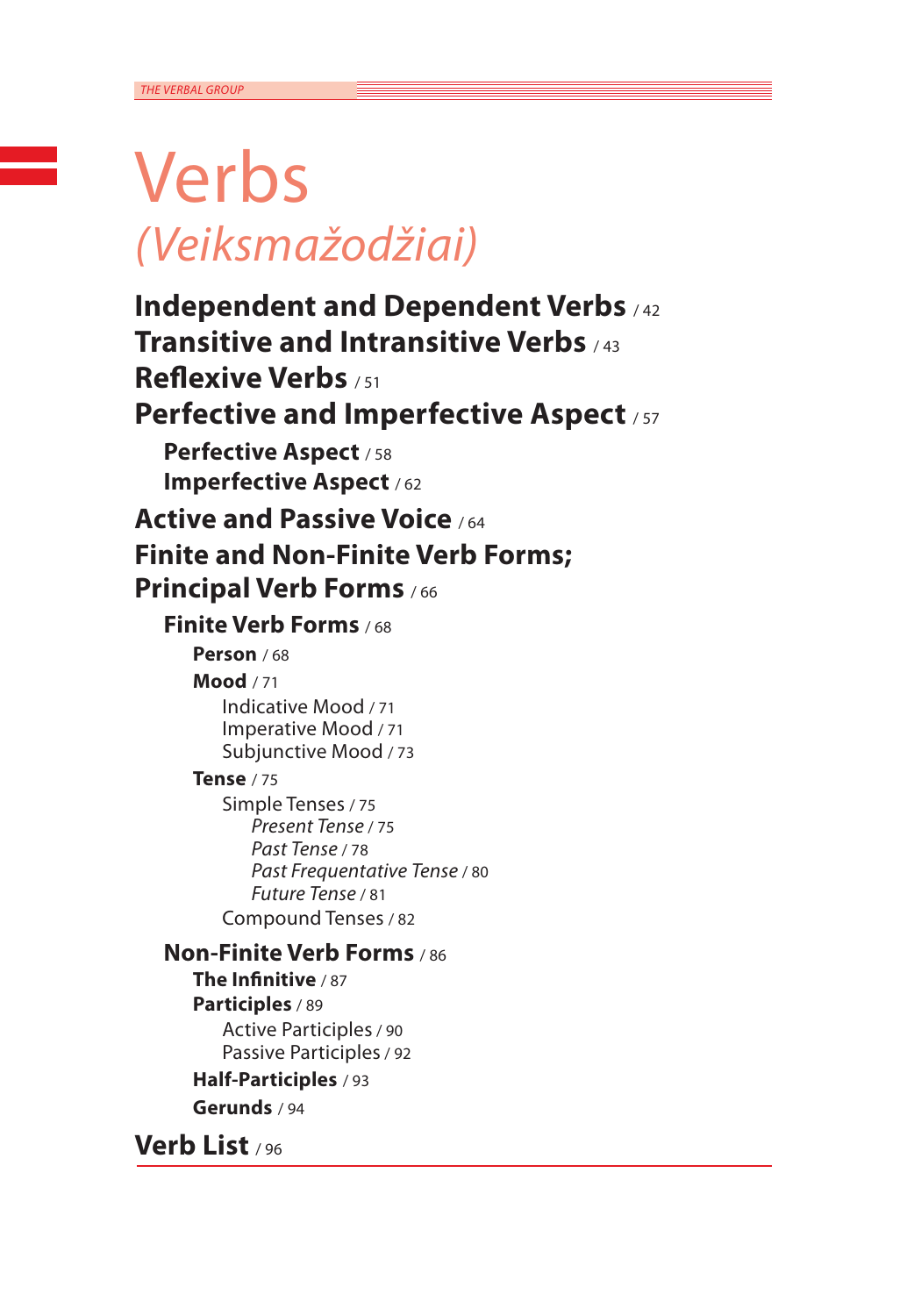The verbal group is made up of verb forms. The main function of verbs is to express a process, understood as an action or state, together with the dependent words of the process. Verbs can indicate:

| 1. An action carried out by the subject<br>• oriented at an object                                                                                                                                                                                                                                                                                                                                                                                                                                                                                  |
|-----------------------------------------------------------------------------------------------------------------------------------------------------------------------------------------------------------------------------------------------------------------------------------------------------------------------------------------------------------------------------------------------------------------------------------------------------------------------------------------------------------------------------------------------------|
| (darbą) rašyti<br>dirbti<br>(laišką)<br>statyti (namą)<br>to work (a job)<br>to write (a letter) to build (a house)                                                                                                                                                                                                                                                                                                                                                                                                                                 |
| • not oriented at an object<br>važiuoti<br>rėkti<br>eiti<br>šaukti<br>suunu<br>to shout<br>to go to drive to shout                                                                                                                                                                                                                                                                                                                                                                                                                                  |
| 2. A state experienced by a subject<br>· related to an object<br>gailėti<br>norėti (miego)<br>(draugo)<br>turėti<br>(brolj)<br>to want (sleep) to feel sorry for (a friend)<br>to have (a brother)                                                                                                                                                                                                                                                                                                                                                  |
| mylėti (žmogų)<br>to love (a person)                                                                                                                                                                                                                                                                                                                                                                                                                                                                                                                |
| • not related to an object<br>sėdėti<br>tylėti<br>augti<br>gulėti<br>to lie (flat)<br>to be silent<br>to grow to sit                                                                                                                                                                                                                                                                                                                                                                                                                                |
| 3. A spontaneous process not related to any subject<br>aušti<br>temti<br>snigti<br>lyti<br>to grow light<br>to grow dark<br>to rain<br>to snow                                                                                                                                                                                                                                                                                                                                                                                                      |
| For example:<br>1. Visi<br>dirba<br>darbą.<br>savo<br>'Everyone is working their own task.'<br>uždarė duris.<br>Ji<br>'She <b>shut</b><br>the door.'<br>nuėjome į svečius.<br>Vakar<br>'Yesterday <b>we went</b> visiting.'<br>čia <b>rėkia</b> ?<br>Kas<br>'Who here is yelling?'<br>brolius.<br>2. Mano tėvas <b>turi</b> tris<br>father <b>has</b> three brothers.'<br>'My<br>Ar tu<br>nori alaus?<br>+Q you want beer<br>'Do you <b>want</b> some beer?'<br>aušta.<br>3. Jau<br>'Already it is growing light.'<br>sninga.<br>Nuo<br>ryto<br>pat |
| 'From the very morning it is snowing.'                                                                                                                                                                                                                                                                                                                                                                                                                                                                                                              |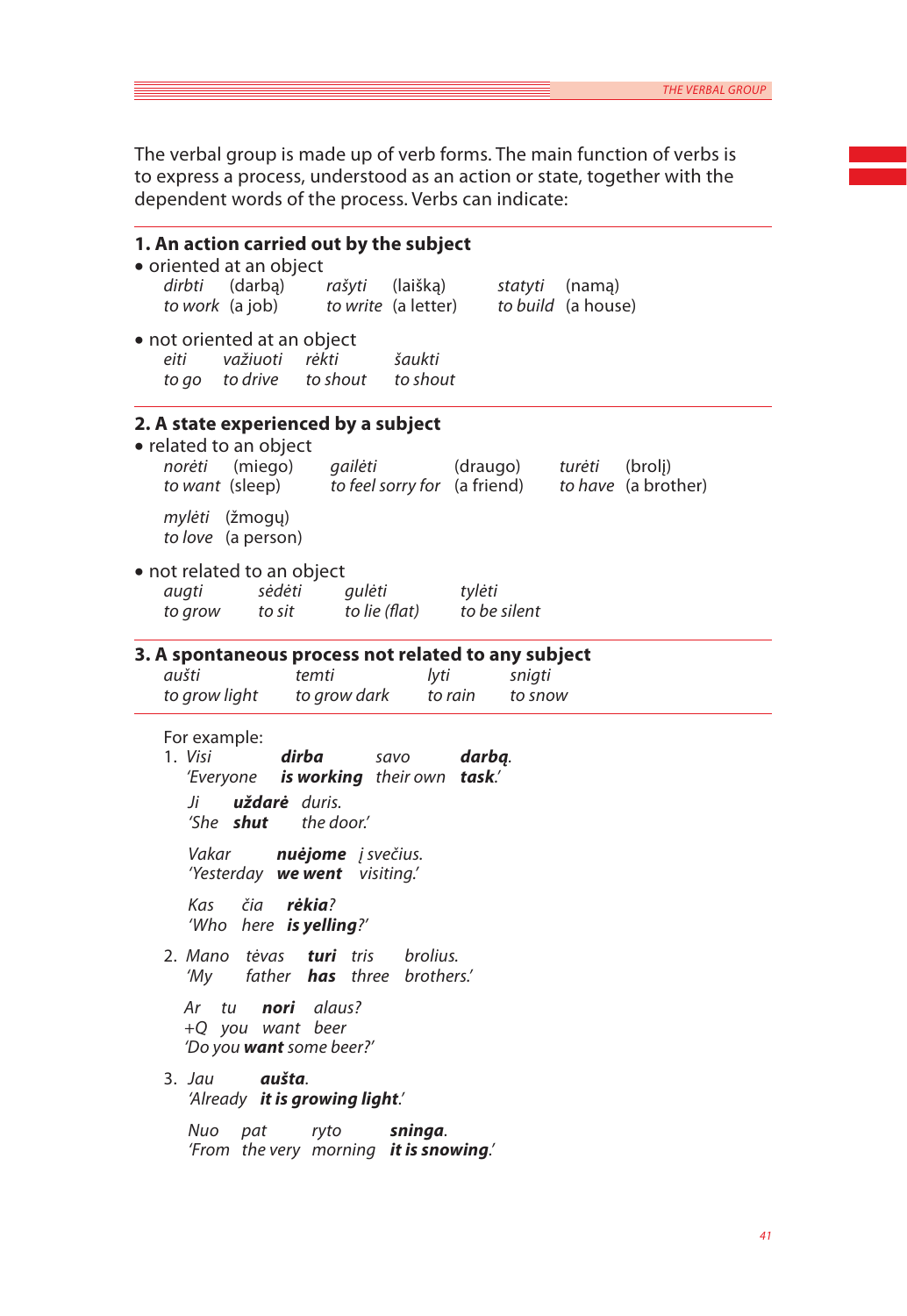## **Independent and Dependent Verbs**  *(Savarankiški ir nesavarankiški veiksmažodžiai)*

Depending on the independence of its lexical meaning and its ability to bind with other words, a verb can be one of three types:

**1. An independent verb** (true of the majority of verbs), e.g. *duoti 'to give,' įsigyti 'to obtain,' rašyti 'to write,' valgyti 'to eat'*

*Paduok man knygą. 'Give me the book.' Sostinė įsigyjo originalų suvenyrą – marškinėlius su 'The capital obtained a unique souvenir – t-shirts Vilniaus žemėlapiu. Vilnius' map.' Šiais laikais žmonės retai rašo laiškus. 'These days people seldom write letters.'*

**2. A helping verb**, which joins other words, but is of limited or faded lexical meaning, e.g. būti *'to be,' darytis 'to happen,' likti 'to remain,' tapti 'to become'*

*Mano tėvas jaunystėje buvo boksininkas. 'My father in his youth was a boxer.' Keista, kad nedaug berniukų nori tapti lakūnais. 'It is strange that few boys want to become pilots.' Jis ir toliau liko nepastebėtas. 'He further remained unnoticed.'*

**3. Semi-helping verbs**, which require a complement even though their lexical meaning is practically independent:

**a. Modal verbs** (e.g. *galėti 'can/to be able,' privalėti 'must,' reikėti 'need to'*)

*Salėje gali tilpti šimtas žmonių. 'In the hall can fit one hundred people.' Ar jūs galėsite dalyvauti diskusijose? +Q you be able to participate in the discussions 'Will you be able to participate in the discussions?'*

*Visi privalo atvykti į pirmą susirinkimą. 'Everyone must [to] come to the first meeting.'*

*Man jau reikia eiti. for me already needs to go 'I already need to go.'*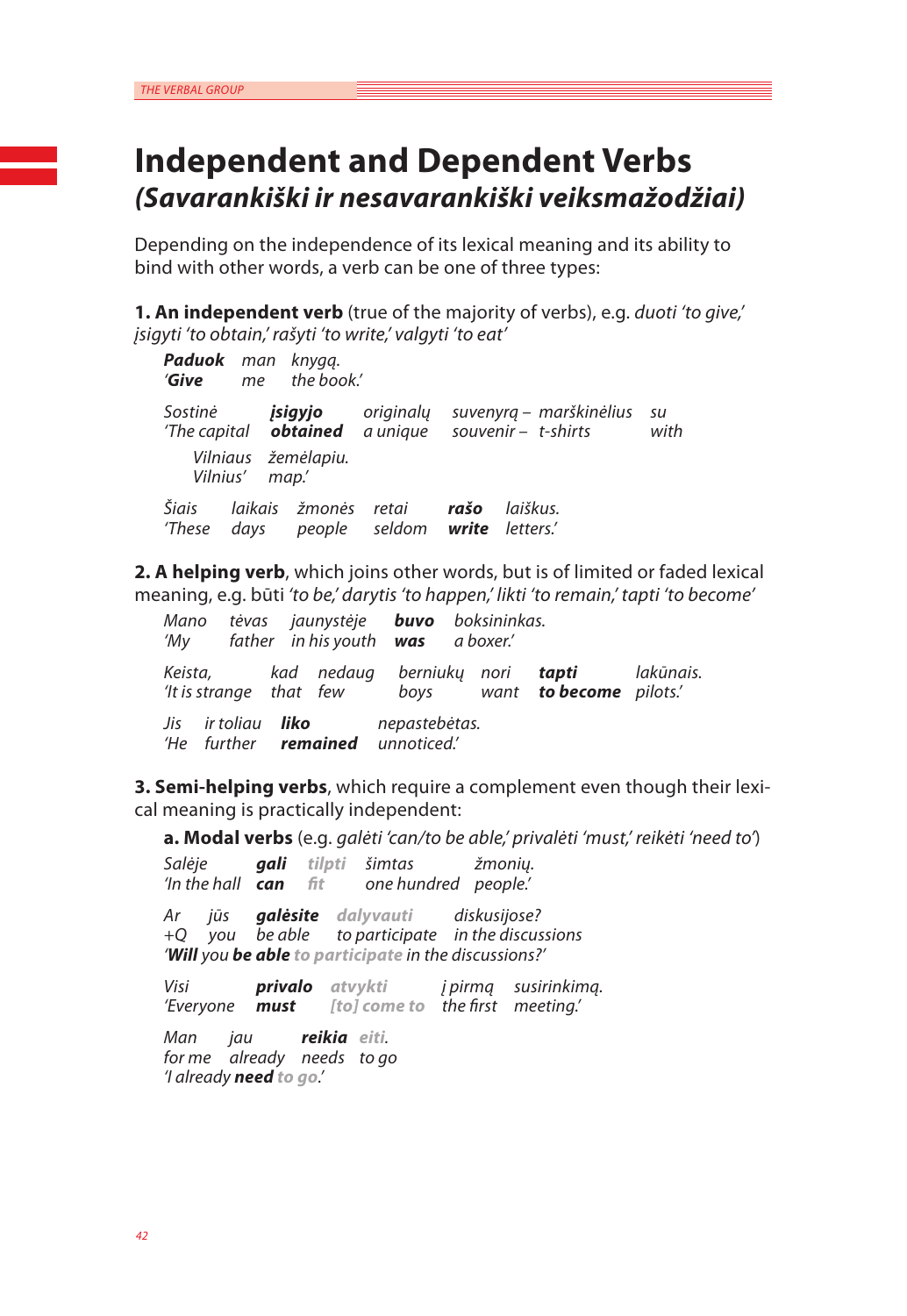**b. Phasal verbs**, which describe the beginning or end of an action (e.g. *pradėti 'to begin,' imti 'to begin,' baigti 'to finish,' liautis 'to cease,' nustoti 'to stop'*)

*Kas nori pradėti kalbėti? 'Who wants to start to speak?' Laikas pradėti dirbti. 'It is time to start to work.' Visi ėmė juoktis. 'Everyone started to laugh.' Ar jie jau baigė statyti tiltą? +Q they already finished to build bridge 'Did they already finish building the bridge?' Liaukis žaisti, laikas dirbti. cease to play time to work 'Stop playing, it is time to work.'*

*Lietus pagaliau nustojo lyti. 'The rain finally stopped raining.'*



For more on the use of the infinitive, see pp. 87–88.

## **Transitive and Intransitive Verbs**  *(Tranzityviniai ir intranzityviniai veiksmažodžiai)*

A verb's relation to other words in the sentence determines whether it is transitive or intransitive.

**Transitive** verbs typically indicate an action by a subject aimed at a direct object (usually expressed with the accusative case).

| dovanoti 'to give (as a present)'    |
|--------------------------------------|
|                                      |
| gaminti 'to make, to prepare (food)' |
|                                      |
|                                      |
|                                      |
| gesinti 'to extinguish'              |
|                                      |
|                                      |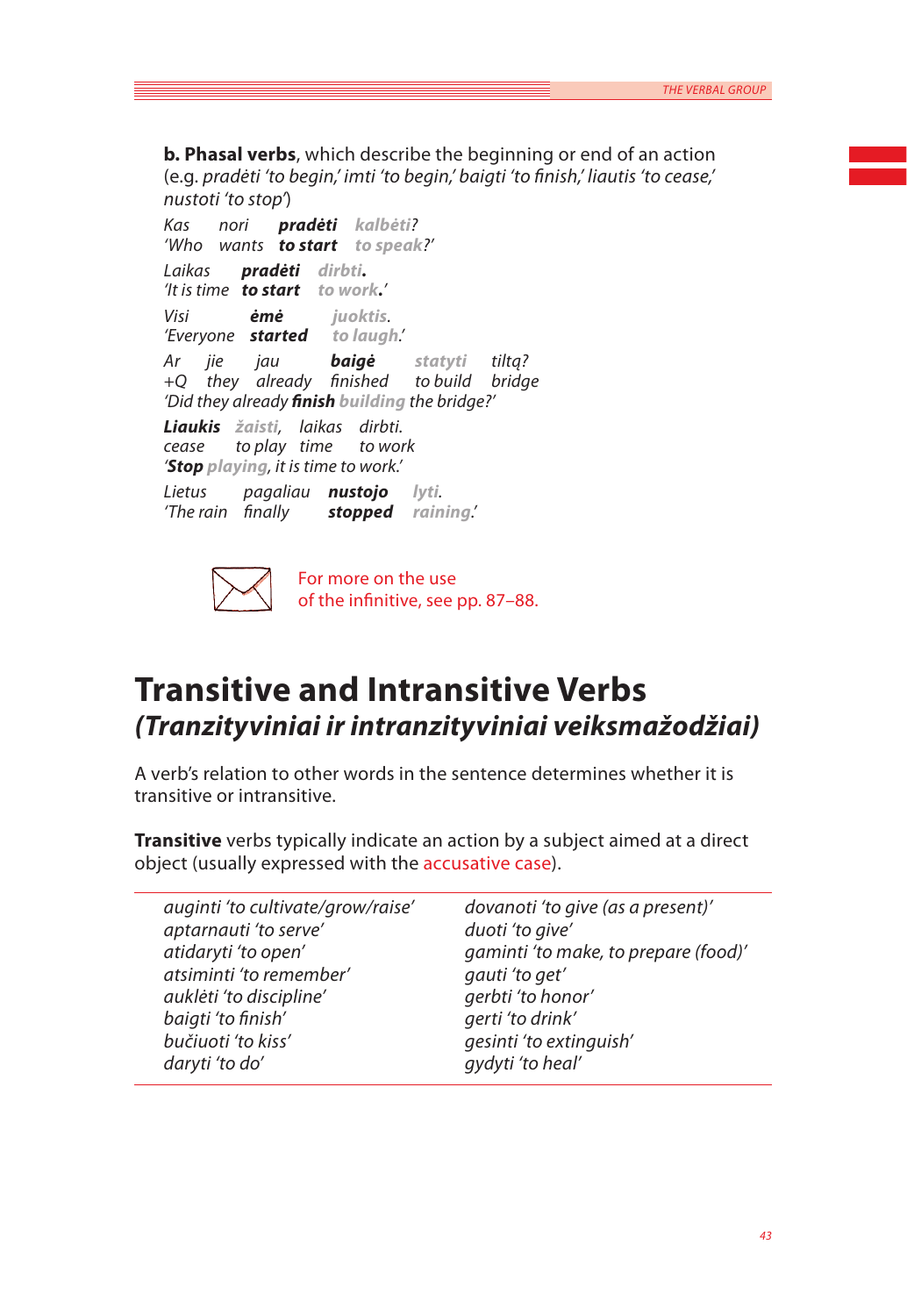| ginti 'to defend'          | pilti 'to pour'             | sveikinti 'to greet'    |
|----------------------------|-----------------------------|-------------------------|
| girdėti 'to hear'          | pirkti 'to buy'             | šluostyti 'to wipe'     |
| griauti 'to demolish'      | plauti 'to wash'            | švęsti 'to celebrate'   |
| guldyti 'to lay'           | prausti 'to bathe'          | taisyti 'to fix'        |
| imti 'to take'             | priimti 'to receive'        | taupyti 'to save'       |
| jausti 'to feel'           | prisiminti 'to remember'    | tikrinti 'to check'     |
| kartoti 'to repeat'        | ragauti 'to taste'          | tildyti 'to quiet down' |
| kasti 'to dig'             | rakinti 'to lock'           | traukti 'to pull'       |
| keisti 'to change'         | rasti 'to find'             | trinti 'to rub'         |
| kelti 'to raise'           | rašyti 'to write'           | troškinti 'to braise'   |
| kirpti 'to cut'            | registruoti 'to register'   | turėti 'to have'        |
| kurti 'to create'          | rinkti 'to collect'         | tvarkyti 'to clean up'  |
| laikyti 'to hold'          | rodyti 'to show'            | tvarstyti 'to bandage'  |
| laistyti 'to water'        | ruošti 'to prepare'         | užmiršti 'to forget'    |
| lankyti 'to visit'         | sakyti 'to say'             | užsakyti 'to order'     |
| laužyti 'to break'         | sapnuoti 'to dream'         | vairuoti 'to drive'     |
| lydėti 'to escort'         | saugoti 'to defend'         | valdyti 'to govern'     |
| mesti 'to throw'           | segti 'to button'           | valgyti 'to eat'        |
| mylėti 'to love'           | siųsti 'to send'            | valyti 'to clean'       |
| naikinti 'to destroy'      | siūti 'to sew'              | vartoti 'to use'        |
| lyginti 'to iron/even out' | skaityti 'to read'          | vesti 'to lead'         |
| matyti 'to see'            | skalbti 'to wash (laundry)' | vežti 'to transport'    |
| matuoti 'to measure'       | skolinti 'to lend'          | virti 'to cook'         |
| mėgti 'to like'            | sodinti 'to plant'          | vogti 'to steal'        |
| nešti 'to carry'           | spalvinti 'to color'        | žymėti 'to mark'        |
| parduoti 'to sell'         | stabdyti 'to stop'          | žinoti 'to know'        |
| paveikti 'to affect'       | statyti 'to build'          | žiūrėti 'to look'       |
| peikti 'to berate'         | stebėti 'to observe'        | žudyti 'to kill'        |
| piešti 'to draw'           | suprasti 'to understand'    |                         |
|                            |                             |                         |

*jausti skausmą 'to feel pain,' auginti gyvulius 'to raise livestock,' duoti patarimą 'to give advice,' skaityti knygą 'to read a book,' matyti žmogų 'to see a person,' imti obuolį 'to take an apple,' nešti lagaminą 'to carry a suitcase'*

Transitive verbs usually express actions that are a manifestation of a subject's will and affect the world around them. Therefore, these verbs are used

*M e a nin* **MEANING** 

when people or animals (agents, actors) are being discussed. *Šiandien jis švenčia savo gimtadienį. 'Today he is celebrating his birthday.' Draugai jam dovanojo paveikslą. friends to him presented painting 'His friends gave him a painting.' Vaikystėje mano sūnus labai mėgo skaityti knygas. in childhood my son liked very much to read books. 'In childhood my son liked to read books very much.' Ne kiekvienas gali padaryti tokį darbą. 'Not everyone can accomplish such a task.'*